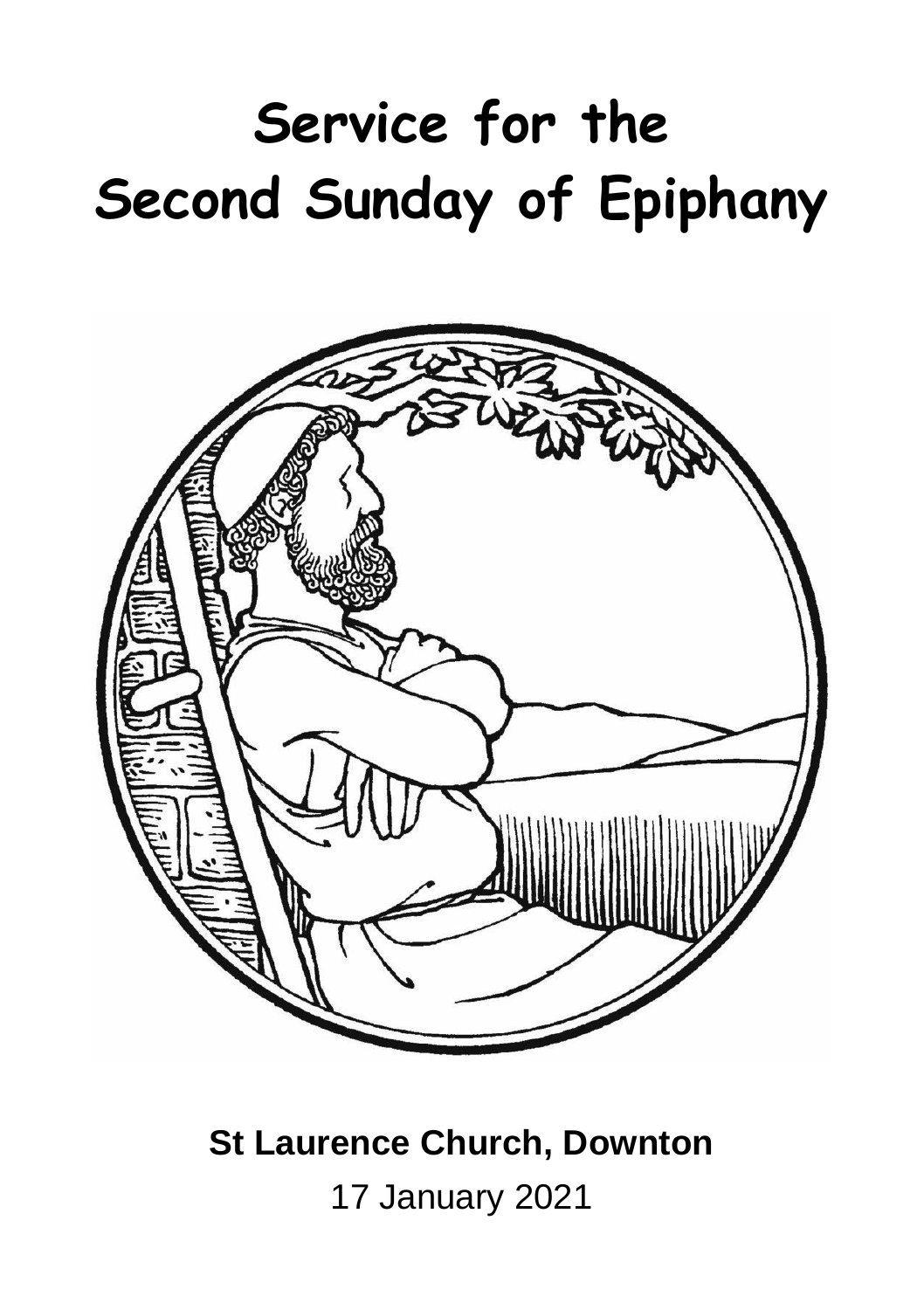### *Preparation*

#### Call to Worship

We have come to worship God, **who loved us before we were yet born,**

who knows us even better than we know ourselves. **whose presence never leaves us, and whose love for us never ceases.**

This is our God. **Let's worship together!**

As we rejoice in the gift of this new day, so may the light of your presence, O God, set our hearts on fire with love for you; now and for ever. **Amen.**

*The Team Rector introduces the service*

Hymn: Songs of thankfulness and praise *(St Martin's Voices)*

Songs of thankfulness and praise, Jesu, Lord, to thee we raise, manifested by the star, to the sages from afar; branch of royal David's stem in thy birth at Bethlehem: anthems be to thee addressed God in Man made manifest.

Manifest at Jordan's stream, Prophet, Priest and King supreme; and at Cana wedding-guest in thy Godhead manifest; manifest in power divine, changing water into wine: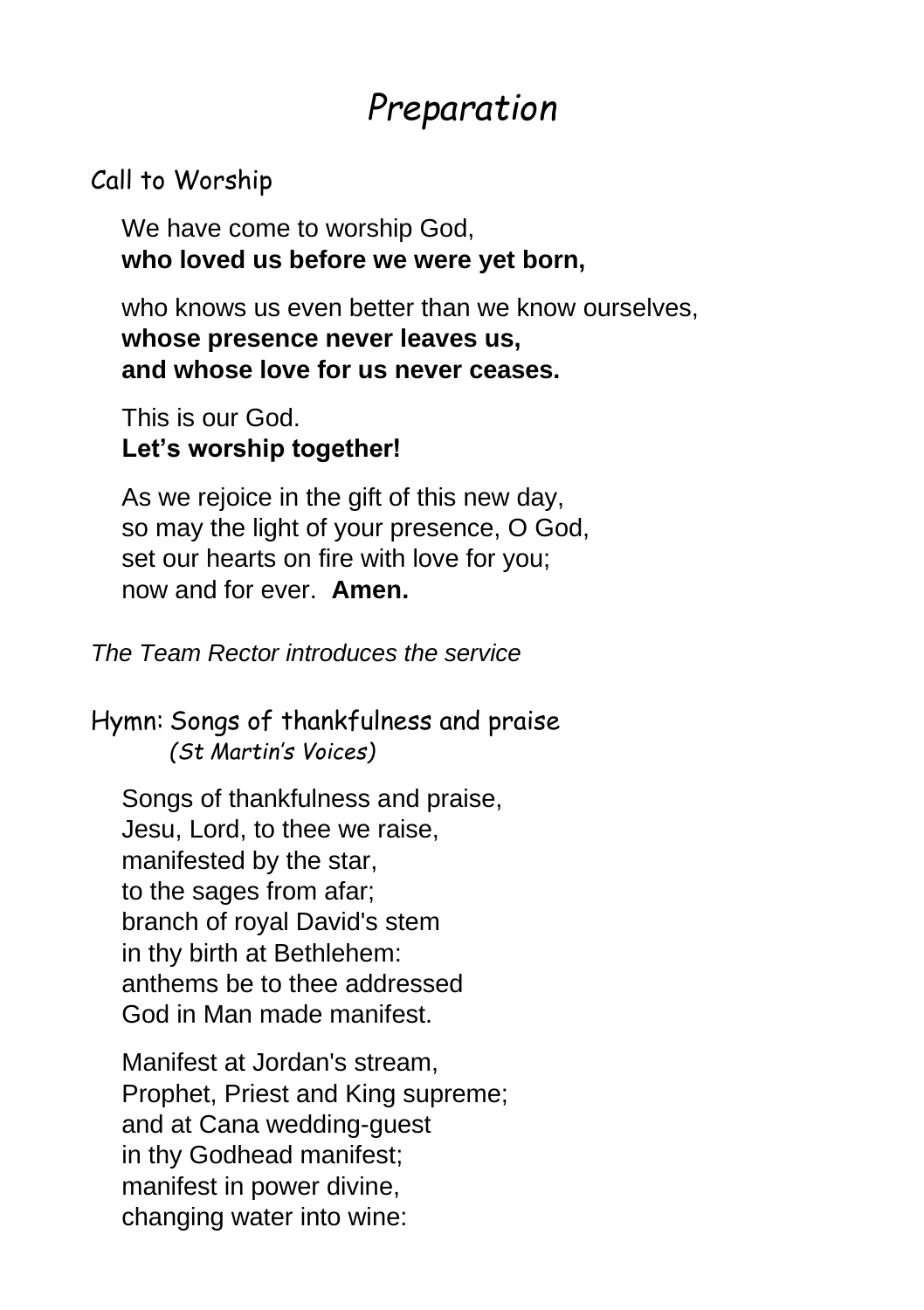anthems be to thee addressed, God in Man made manifest.

Manifest in making whole palsied limbs and fainting soul; manifest in valiant fight, quelling all the devil's might; manifest in gracious will, ever bringing good from ill: anthems be to thee addressed, God in Man made manifest.

Grant us grace to see thee, Lord, mirrored in thy holy word; may we imitate thee now, and be pure, as pure art thou; that we like to thee may be at thy great Epiphany; and may praise thee, ever blest, God in Man made manifest.

*Christopher Wordsworth (1807-1885), and Compilers of 'Rejoice and Sing'*

#### Responsorial:

Gentle and patient **God, you are calling.**

Careful and persistent **God, you are calling.**

In grieving and in praise **God, you are calling.**

Through dawn and midday **God, you are calling.**

Unexpected and planned **God, you are calling.**

In a still small voice and in power **God, you are calling.**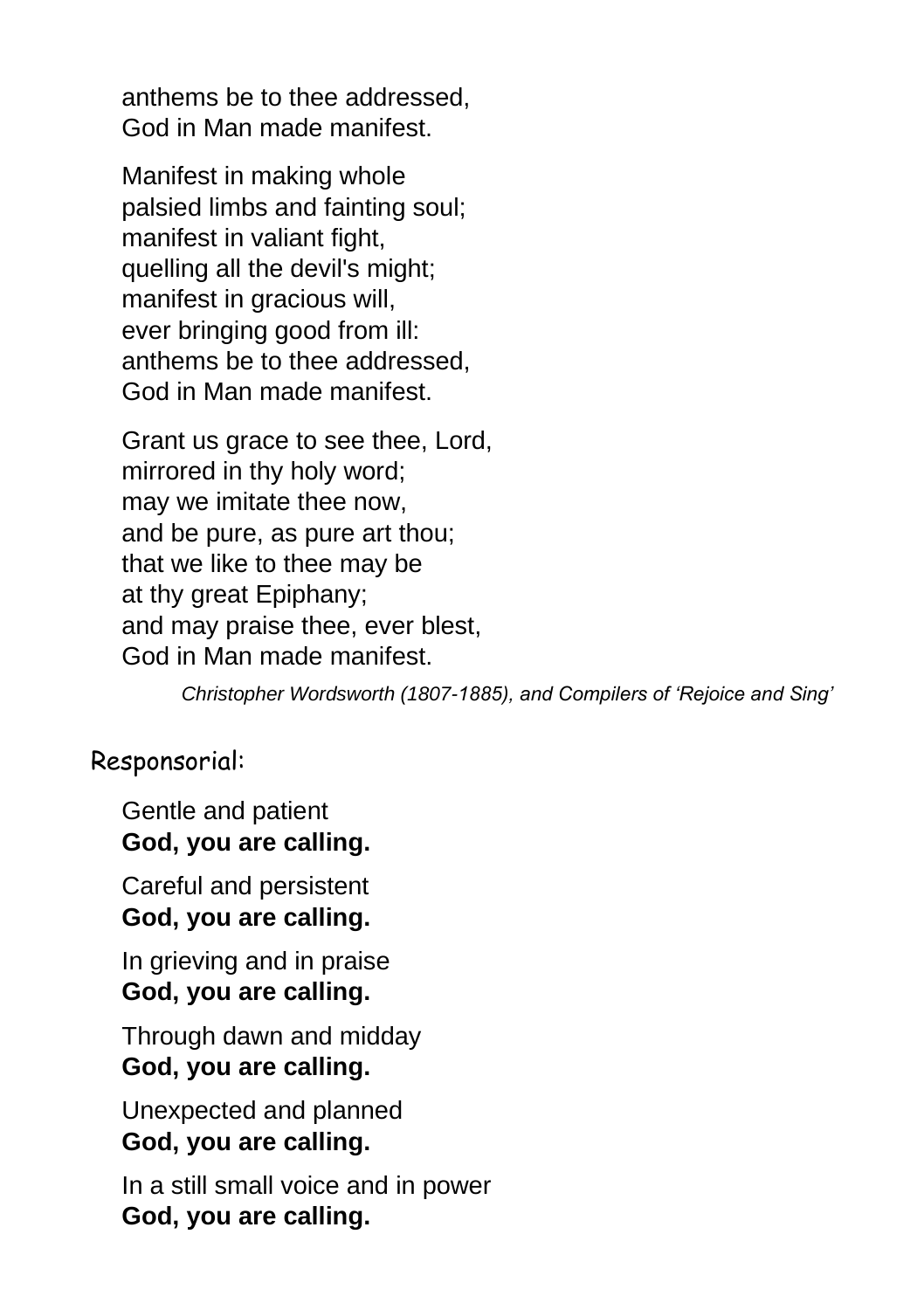Spontaneous and prepared **God, you are calling.**

Willing or protected **God, you are calling.**

Our God is eager to share with us, wherever we are in our journey. May we be diligent to listen. **God, you are calling.** *Consider Your Call*

#### Prayer:

Heavenly Father, creator of a universe full of wonder and many still-hidden mysteries. Help us in our modern, sometimes confusing and fast changing world to pause and reflect on your glory and unending grace and in the stillness to listen, for your voice speaking to us alone. **Amen.**

*Mike Elliott*

### *The Liturgy of the Word*

#### Readings:

Revelation 5:1-10

John 1:43-51

*After each reading:*

This is the word of the Lord. **Thanks be to God.**

Reflection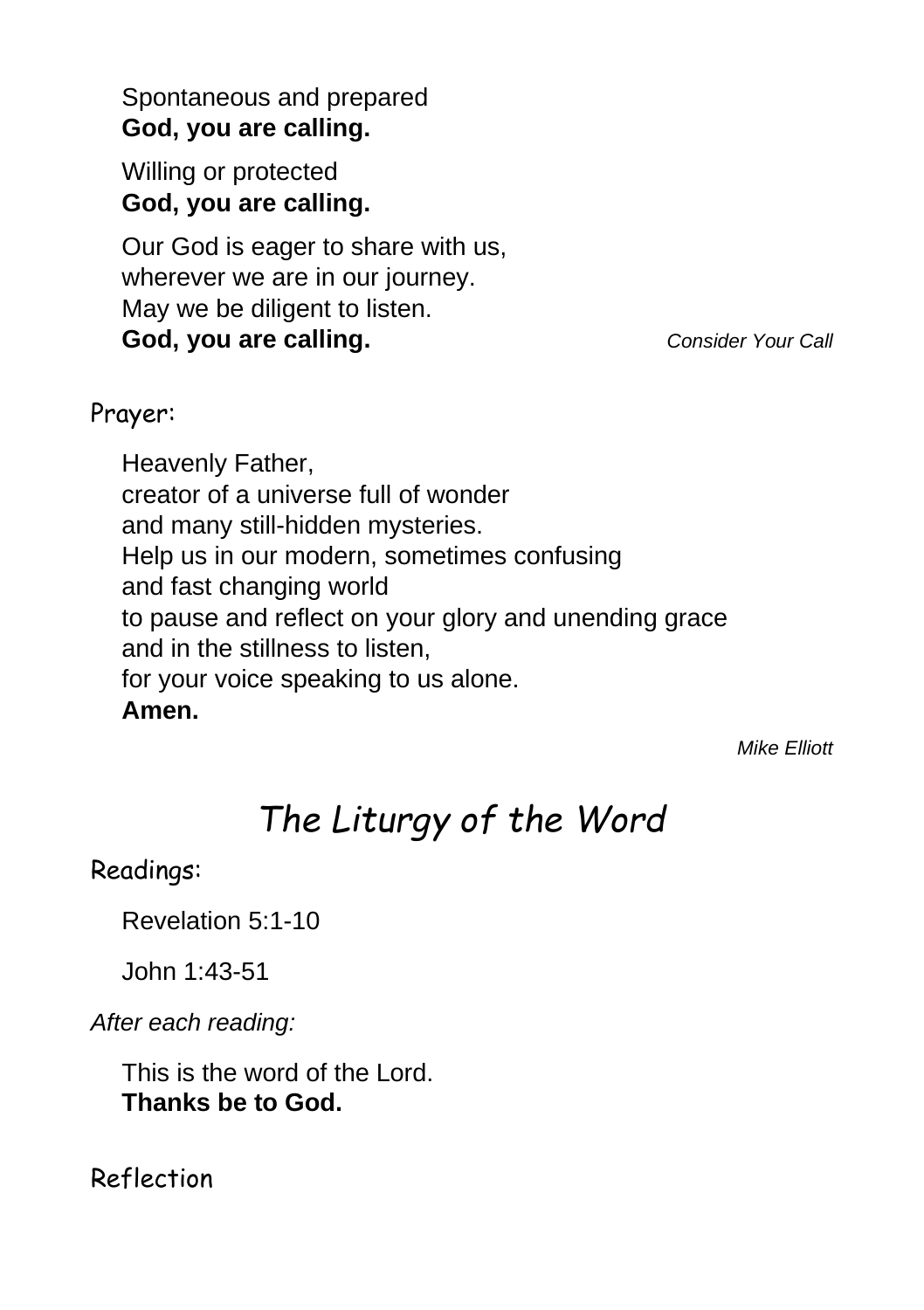Music: The Call – Richard Lloyd *(St Martin's Voices)*

### *Prayers*

*We are led in a time of prayer*

*This response is used:*

Lord in your mercy, **Hear our prayer.**

*The Lord's Prayer is said:*

Believing the promises of God, let us pray with confidence as our Saviour has taught us

**Our Father, who art in heaven, hallowed be thy name; thy kingdom come; thy will be done; on earth as it is in heaven. Give us this day our daily bread. And forgive us our trespasses, as we forgive those who trespass against us. And lead us not into temptation; but deliver us from evil. For thine is the kingdom, the power, and the glory for ever and ever. Amen.**

### *Conclusion*

### The Collect

Almighty God, in Christ you make all things new: transform the poverty of our nature by the riches of your grace, and in the renewal of our lives